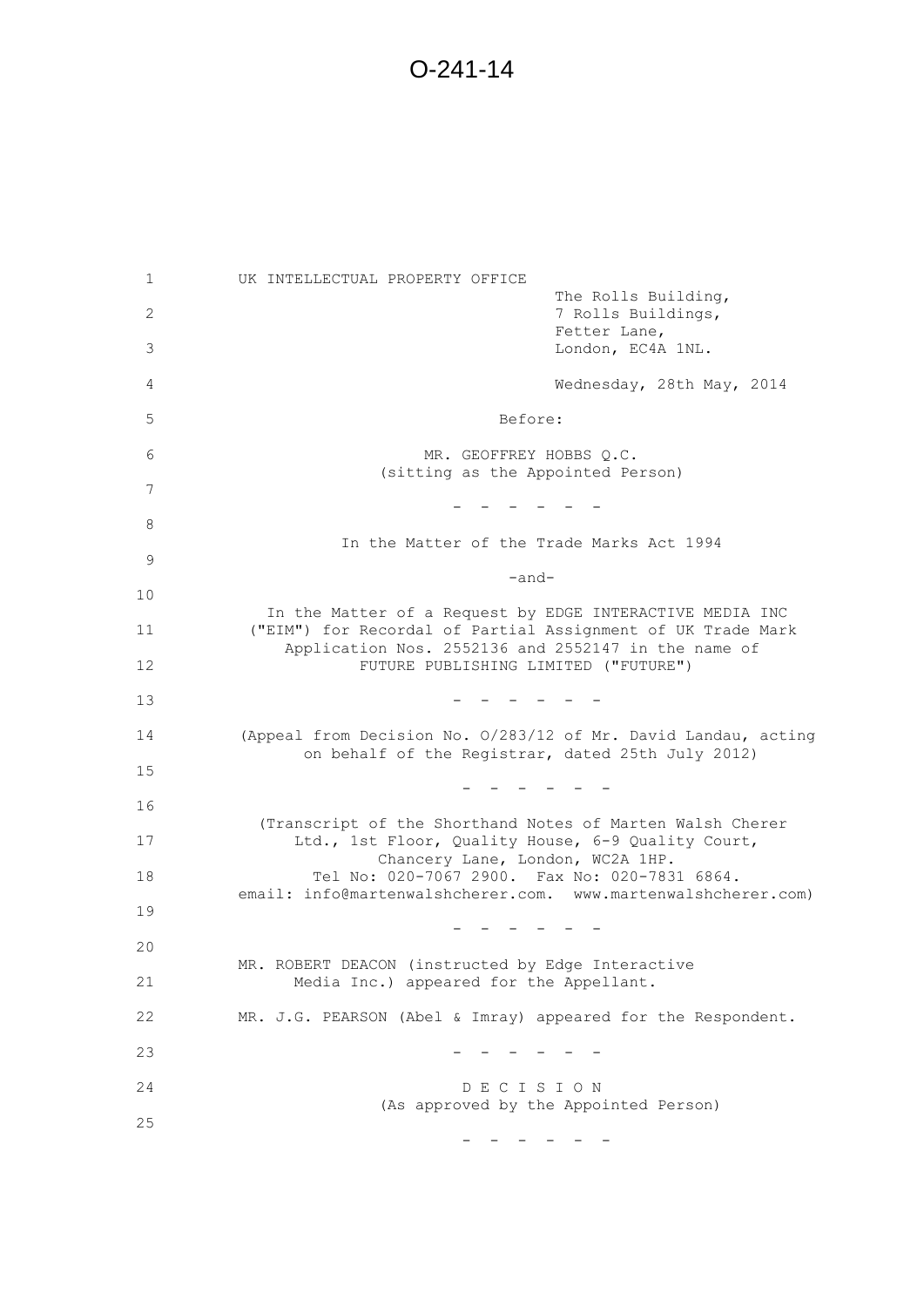1 THE APPOINTED PERSON: On 5 July 2010, Future Publishing Limited 2 applied under no. 2552136 to register the word EDGE 3 graphically represented in a slightly stylised form as a trade 4 mark for use in relation to a wide variety of goods and 5 services in Classes 9, 16, 25, 35, 38 and 41. Also on 5 6 July 2010, it applied under no. 2552147 to register the word 7 EDGE graphically represented without any stylisation as a 8 trade mark for use in relation to the same wide variety of 9 goods and services in those classes. Both applications 10 proceeded to registration on 25 November 2011.

 11 At the time of filing, Future Publishing Limited was in 12 dispute with the Edge Interactive Media Inc. over the 13 implementation and operation of the provisions of a Concurrent 14 Trading Agreement and Deed of Trademark Assignment made 15 between them on, and with effect from, 15 October 2004. 16 Future Publishing was contending that the 2004 Agreement had 17 come to an end on 2 July 2010, the day on which it had 18 written to Edge Interactive stating, "For the avoidance of 19 doubt, we hereby put you on notice that your client's breaches 20 of the CTA complained of in the Particulars of Claim amount to 21 a repudiation thereof and with effect from today's date our 22 client accepts that repudiation and treats the CTA as 23 discharged."

 24 Edge Interactive was disputing that allegation and all 25 other allegations that Future Publishing was making against it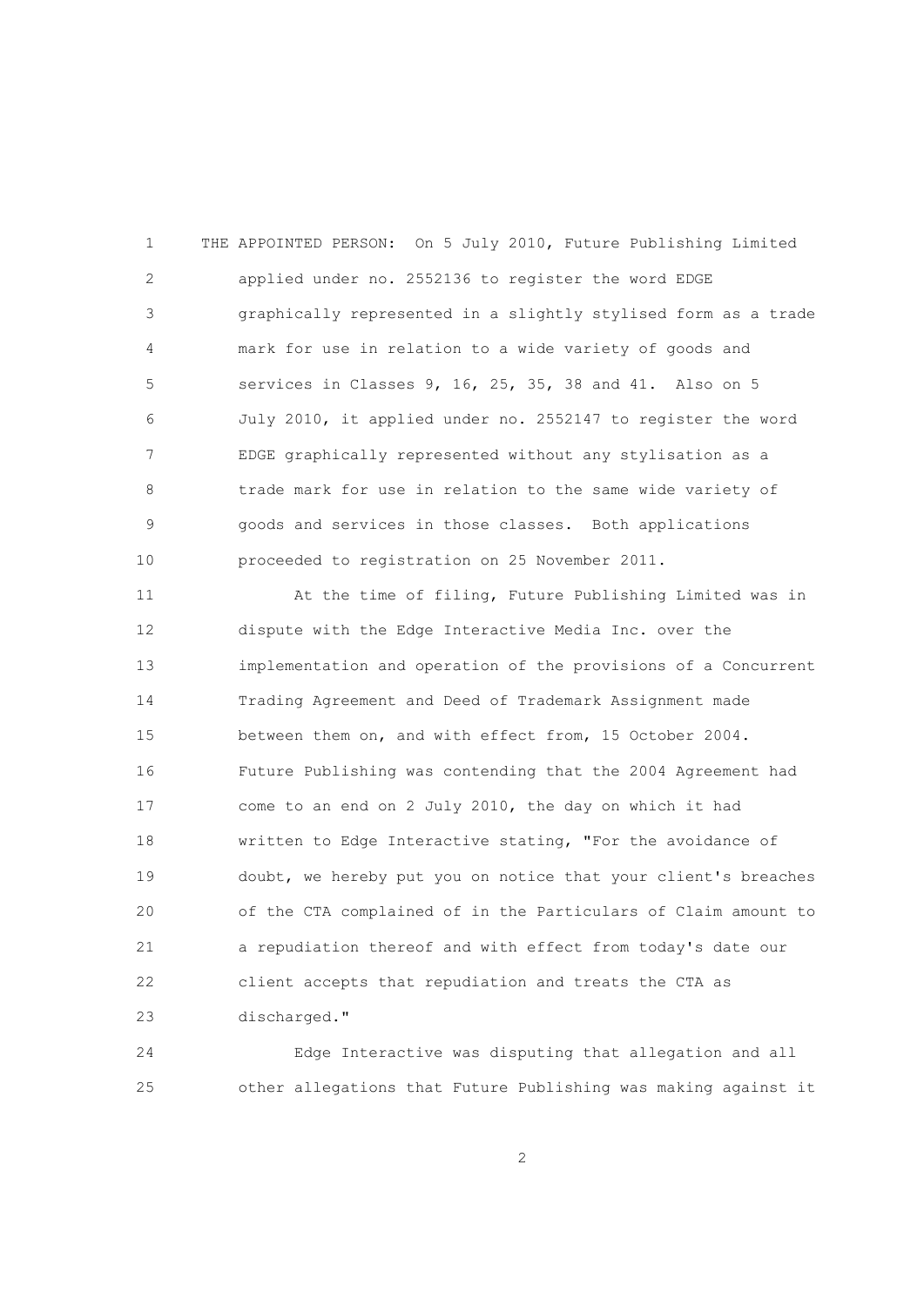1 in connection with, and arising out of, the operation of the 2 2004 Agreement. They litigated their dispute in the Chancery 3 Division of the High Court in London and the litigation 4 culminated in a judgment delivered by Proudman J on 13 June 5 2011 under reference [2011] EWHC 1489 (Ch), which can be found 6 reported at [2011] ETMR 50.

 7 Future Publishing succeeded in establishing all of the 8 claims it pursued at trial. As part of a comprehensive order 9 for relief made on 7 July 2011, it was declared that the 10 2004 Agreement had 'terminated with effect from 20th August 11 2010'. The judgment and order of the court became final on 12 7 February 2012 on refusal of Edge Interactive's application 13 to the Court of Appeal for permission to appeal. The 14 declaration made by Proudman J was and remains equivalent 15 to a mutually binding admission by Future Publishing and Edge 16 Interactive, from which neither of them can resile, to the 17 effect that the 2004 Agreement came to an end on 20 August 18 2010. That is all the more so in circumstances where 19 Proudman J considered and rejected an application by Future 20 Publishing on 15 January 2013 for amendment of her order 21 dated 7 July 2011 so as to declare that the 2014 Agreement 22 had terminated on 2 July 2010, rather than 20 August 2010.

 23 Following the refusal of its application for permission 24 to appeal to the Court of Appeal, Edge Interactive filed an 25 application at the Trade Marks Registry on 7 March 2012 for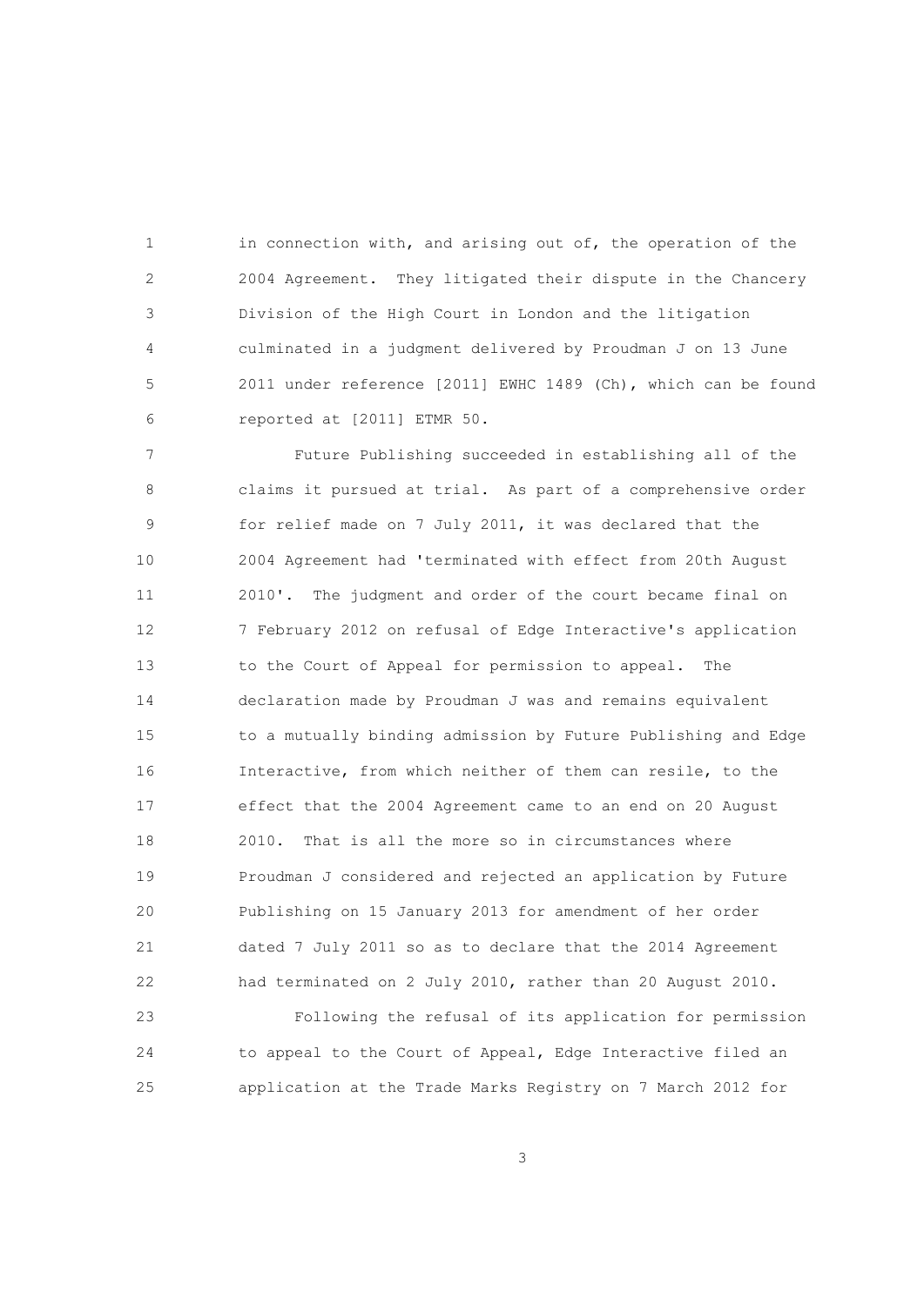1 the recordal of an assignment-in-part of trade mark 2 registrations 2552136 and 2552147 then standing in the name of 3 Future Publishing. The Form TM16 was filed by Dr. (now Rev. 4 Dr.) Tim Langdell on behalf of Edge Interactive. It identified 5 Edge Interactive as 'the assignee' for the purposes of rule 6 48(a)(i)of the Trade Marks Rules 2008. It identified 5 July 7 2010 (the filing date of the applications which had matured 8 into the subject registrations) as 'the date of the assignment' 9 for the purposes of rule 48(a)(ii).

 10 As stated in the notes to Form TM16, the form is not 11 itself a substitute for the assignment document or other proof 12 of the transaction to which the request for recordal relates. 13 When notified by the Registry of the filing of the Form TM16, 14 Future Publishing objected to it on the basis that there had 15 been, and could be, no assignment susceptible of recordal in 16 favour of Edge Interactive. Thereafter, the application for 17 recordal proceeded as a contested inter partes proceeding 18 between Edge Interactive and Future Publishing.

 19 In order for the application for recordal to succeed, 20 Edge Interactive had to be able to produce a valid and 21 effective assignment transferring to it in writing the 22 property it claimed to have acquired on 5th July 2010 in 23 accordance with the requirements of sections 24(3) and 27(1) 24 of the Trade Marks Act 1994. It appeared from the Form TM16 25 and the letter of 5 March 2012 which accompanied it that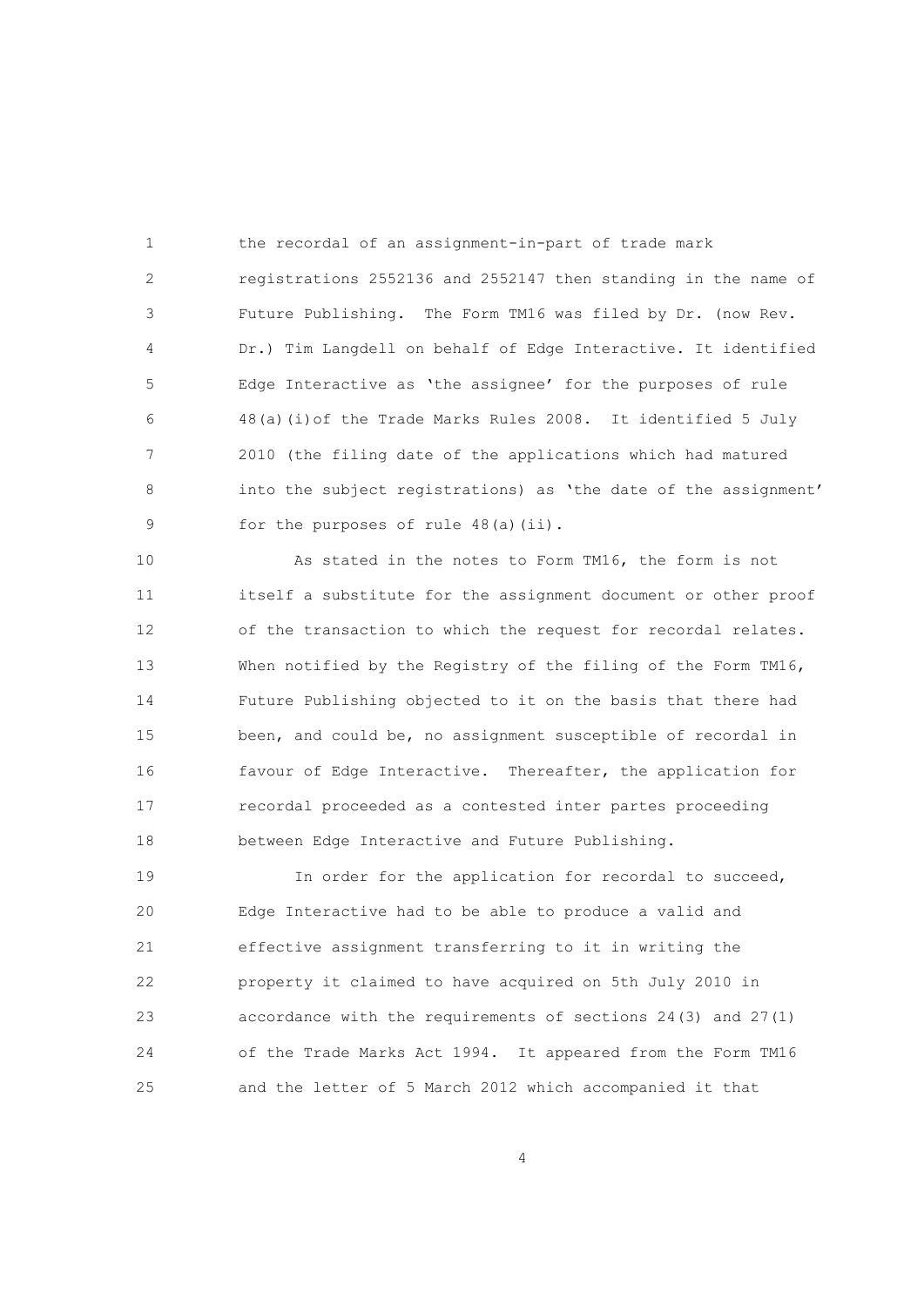1 Edge Interactive was relying solely upon clause 2.8 of the 2 2004 Agreement as being sufficient in and of itself to effect 3 the necessary assignment in writing in accordance with the 4 requirements of those sections of the Act.

 5 Subsequently, on 27 July 2012, Edge Interactive wrote to 6 the Registry enclosing a Deed of Assignment bearing the date 7 30 July 2010 which Dr. Langdell had signed both on behalf of 8 Future Publishing as assignor and on behalf of Edge Interactive 9 as assignee. On 17 July 2012, Dr. Langdell filed a skeleton 10 argument for use in the Registry proceedings. He 11 attached an affidavit made on 16 July 2012 in which he 12 claimed to have executed the Deed of Assignment on 30 July 13 2010 in the exercise of the rights conferred upon Edge 14 Interactive by clause 2.8 of the 2004 Agreement. Although he 15 referred in his affidavit to the assignment of 30 July 2010 16 as being 'exhibited hereto', what he actually exhibited was a 17 further Deed of Assignment dated 17 July 2012.

 18 The application for recordal was refused for the reasons 19 given by Mr. David Landau, on behalf of the Registrar of Trade 20 Marks, in a written decision issued under reference 21 BL O/283/12 on 25 July 2012. In summary, the hearing 22 officer found, firstly, that clause 2.8 of the 2004 Agreement 23 was not sufficient in and of itself to effect an assignment of 24 the rights that Edge Interactive claimed to have acquired in 25 accordance with the requirements of the Act; secondly, that

 $\sim$  5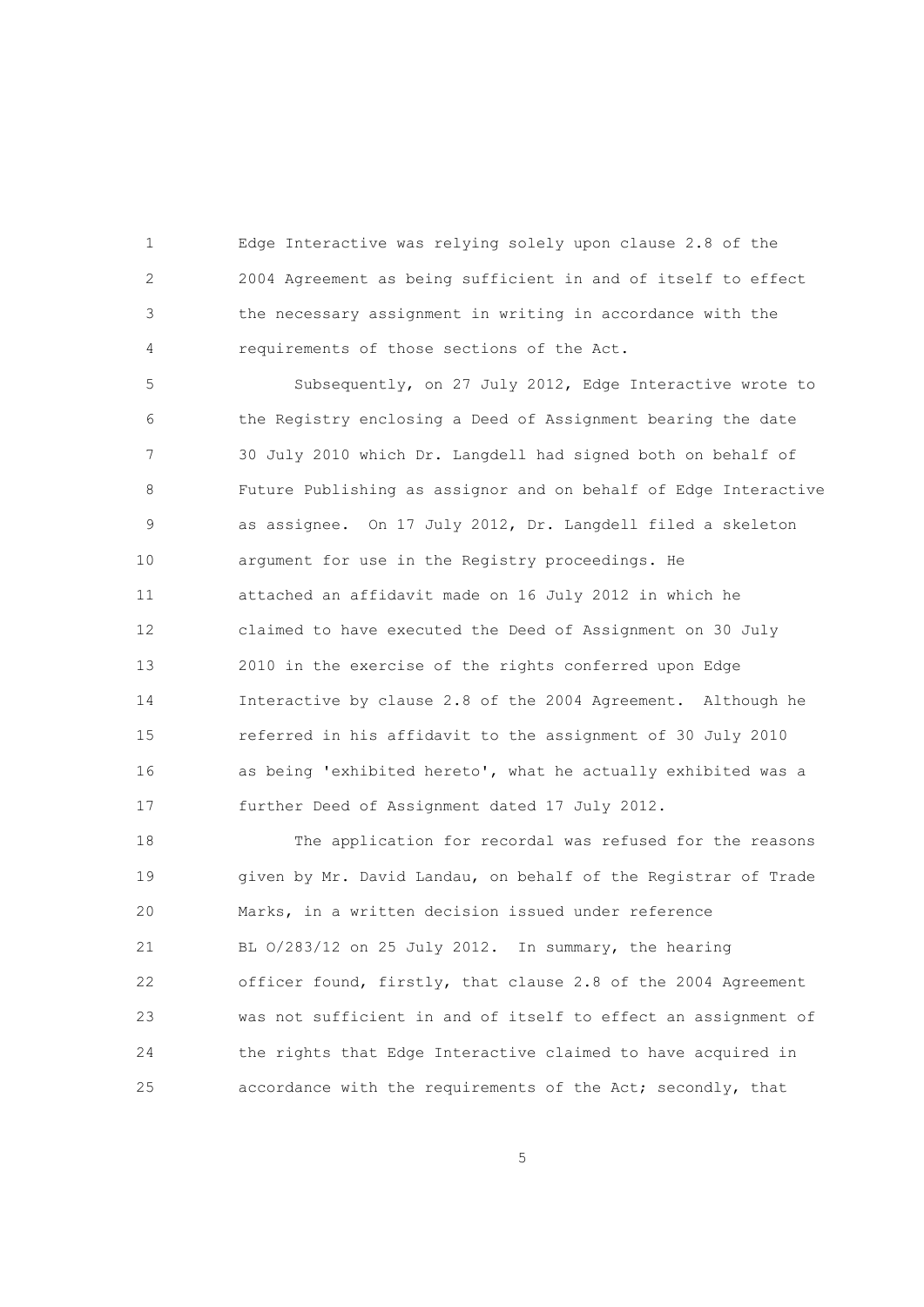1 Dr. Langdell's evidence and assertions with regard to the 2 execution of a Deed of Assignment on 30 July 2010, or indeed 3 at any time prior to 20 August 2010, were false; and, thirdly, 4 that it ceased to be possible for Edge Interactive to invoke 5 the provisions of clause 2.8 of the 2004 Agreement once it had 6 ended, as declared by the order of Proudman J, on 20 August 7 2010.

 8 Edge Interactive appealed to an Appointed Person under 9 section 76 of the Trade Marks Act 1994 contending that the 10 hearing officer's decision was wrong in all three 11 of the respects I have identified. Future Publishing 12 filed a respondent's notice contending that the hearing 13 officer's decision should additionally, or alternatively, be 14 upheld on the basis that the 2004 Agreement terminated on 2 15 July 2010 in accordance with the notification of acceptance of 16 repudiatory breach which Future Publishing sent to Edge 17 Interactive on that date.

 18 I can deal briefly with the point raised in the 19 respondent's notice. It is not open to Future Publishing or 20 Edge Interactive to contend that the 2004 Agreement terminated 21 on any date other than 20 August 2010. 20 August 2010 is, 22 for present purposes, conclusively determined by the final 23 order of Proudman J to have been the date of termination.

 24 During the pendency of the appeal, there has been much 25 to-ing and fro-ing as to what was and was not being contended

 $\sim$  6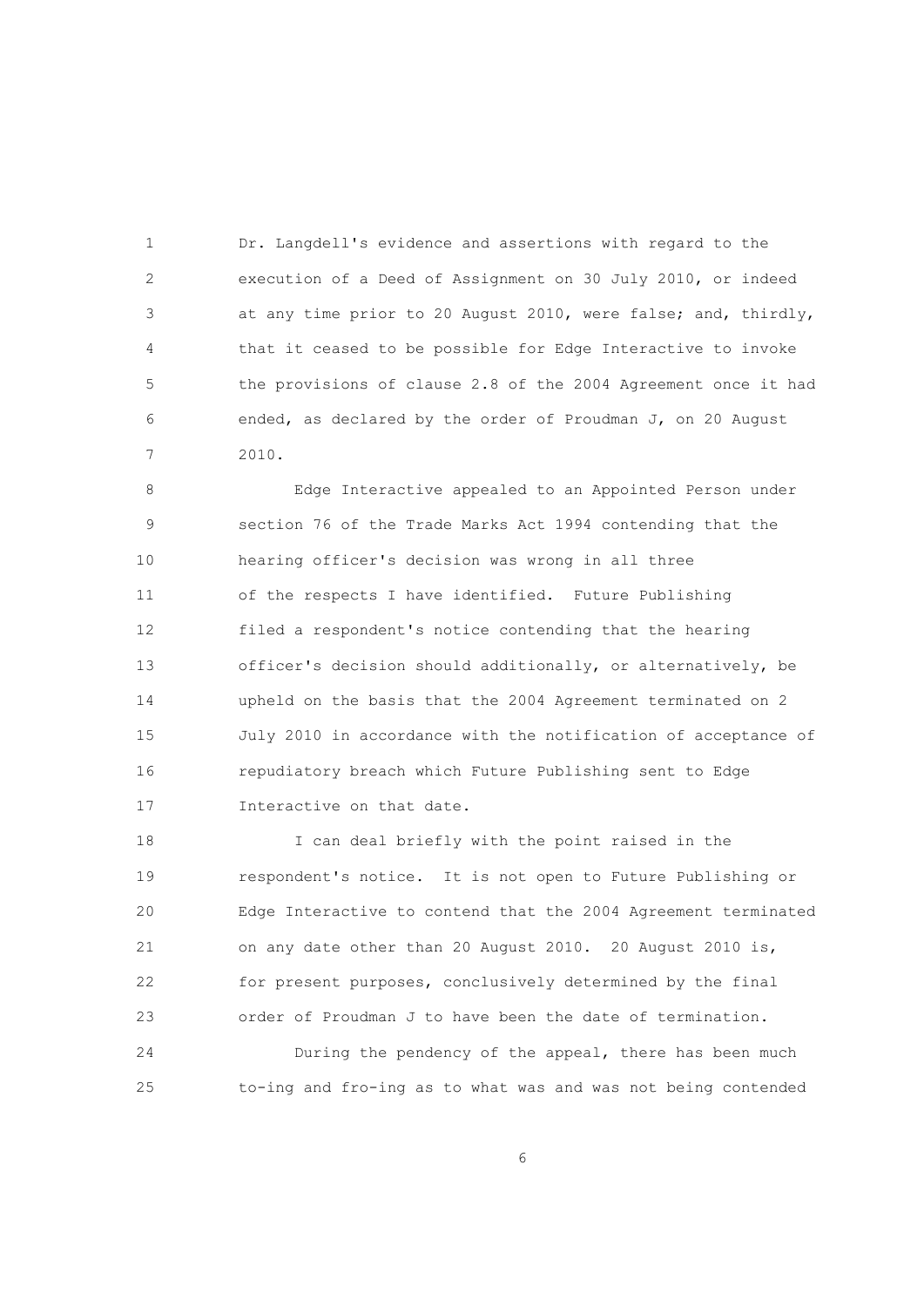1 by Edge Interactive in support of its appeal. The end result 2 of successive proposed amendments to the grounds of appeal is 3 that Edge Interactive no longer challenges the second of the 4 hearing officer's three findings, that is to say, there is no 5 issue as to the correctness of the hearing officer's 6 determination that Dr. Langdell's evidence and assertions with 7 regard to the execution of a Deed of Assignment prior to 20 8 August 2010 were false. It continues to challenge the first 9 and third of the hearing officer's findings. However, the 10 third of his three findings does not arise for determination 11 if the first of his three findings was correct, as I think it 12 was.

 13 Clause 2.8 of the 2004 Agreement provided as follows: 14 "Subject to Clauses 2.6 and 2.7, Future further undertakes 15 that it shall not without prior written consent from EIM at 16 any time on or after Completion register or apply to register 17 in any country or otherwise use any trademark which is the 18 same as or similar to the Trademarks (or any one of them) in 19 respect of goods or services other than those detailed in the 20 Assigned Rights or as permitted pursuant to clause 2.1.2. In 21 the event that Future shall register or apply to register in 22 any country any such trademark in breach of this Clause 2.8, 23 Future shall forthwith and without prejudice to any other 24 rights of EIM under this Agreement and Deed assign all right, 25 title and interest in such trademark(s) in respect of those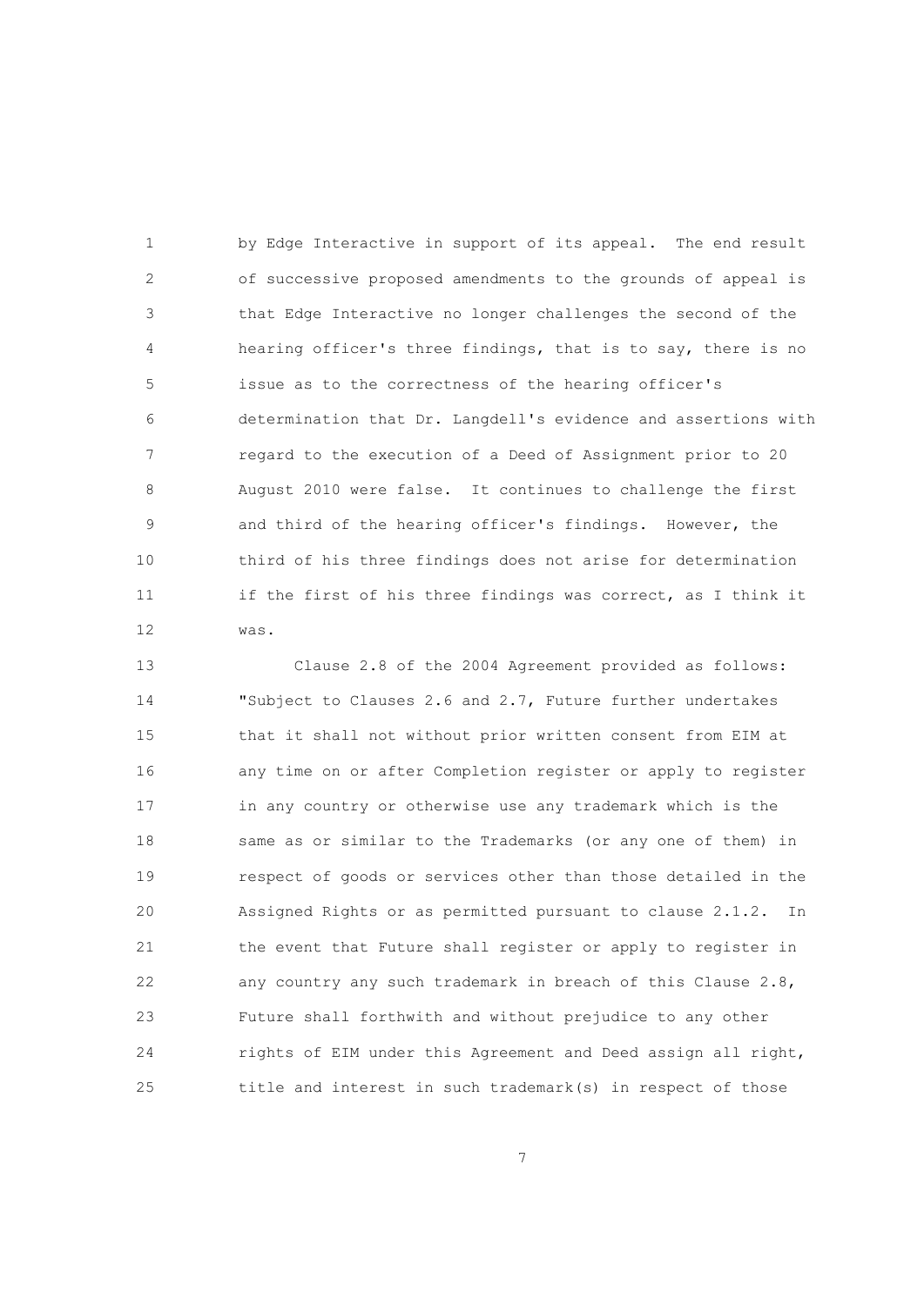1 goods and services, to EIM (at EIM's reasonable cost) on the 2 same terms as those set out in this Agreement and Deed, save 3 that no fee shall be payable by EIM to Future in respect 4 thereof. To guarantee compliance by Future with their 5 obligations under Clause 2.8, Future irrevocably appoints EIM, 6 with further power to delegate its powers to any director or 7 other duly authorised officer of EIM, to be their true and 8 lawful attorney and to do and perform any acts and to execute 9 any documents necessary or desirable in connection with this 10 Clause 2.8 and Future hereby undertakes to ratify whatever EIM 11 shall do or cause to be done under this power of attorney. 12 Save however, Future shall be free of the restraints on it 13 imposed by Clause 2.6, Clause 2.7 and this Clause 2.8 in the 14 event that EIM should cease use of the mark and brand EDGE for 15 a continuous period of five years or more or becomes insolvent 16 or ceases trading."

 17 The regime established by clause 2.8 appears to me to be 18 quite clear. The clause begins with a restriction on Future 19 Publishing's freedom of action with regard to the registration 20 and filing of applications for registration of trade marks. 21 It then provides that if Future Publishing breaches that 22 restriction, it, Future Publishing, shall forthwith assign the 23 entirety of its right, title and interest in and to the 24 impermissible registrations and applications for registration 25 to Edge Interactive. It further provides Edge Interactive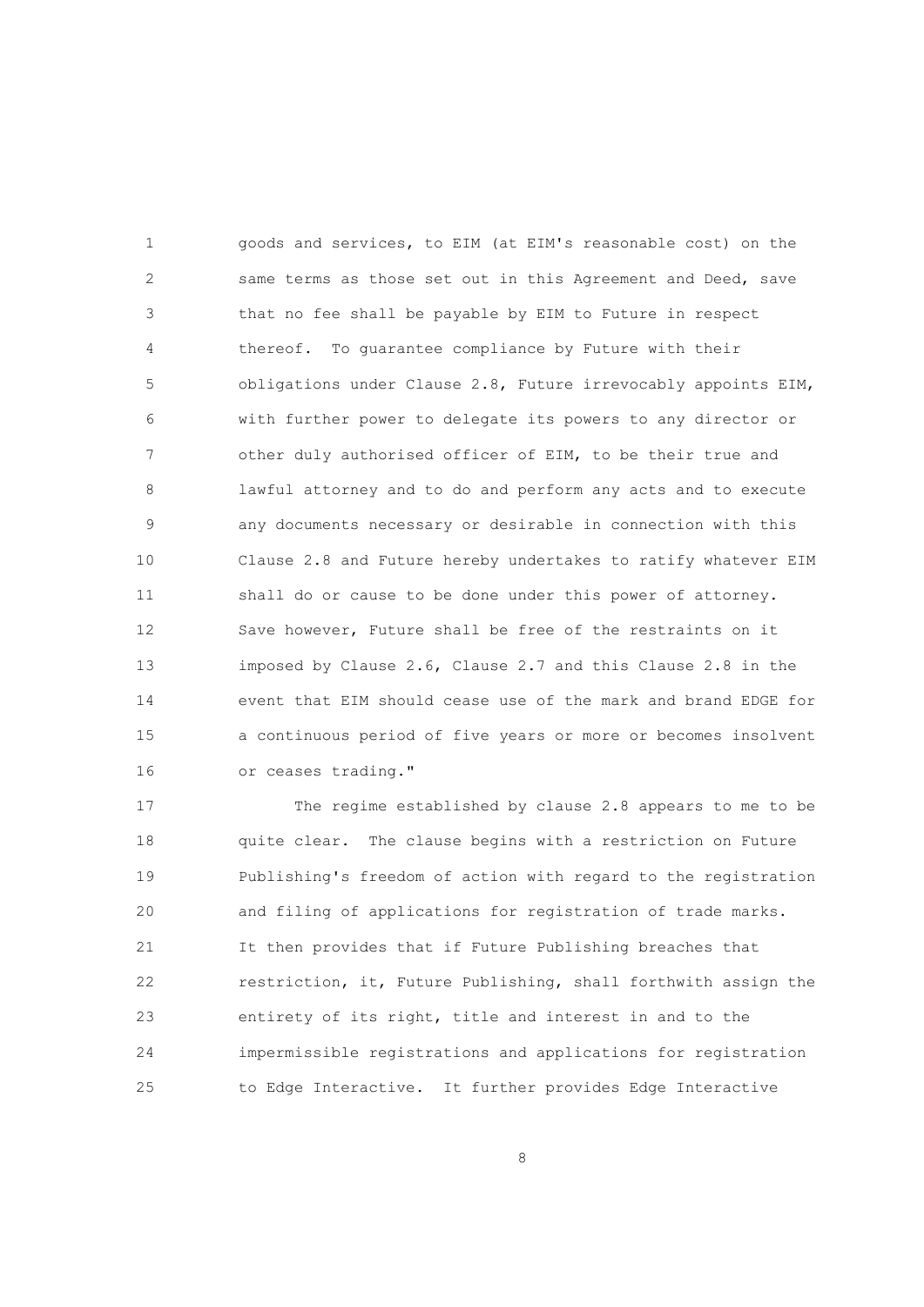1 with a power of attorney which it can, if it wishes, exercise 2 by way of self-help so as to effect the transfer of the 3 registrations and applications for registration to which it is 4 entitled under the antecedent provisions of the clause. 5 Finally, it places an obligation on Future Publishing to 6 ratify whatever Edge Interactive may lawfully have done in the 7 exercise of its rights under the power of attorney.

 8 Unless and until the power of attorney was exercised by 9 Edge Interactive so as to effect the required transfer, the 10 registrations and applications for registration acquired by 11 Future Publishing in breach of the restriction at the front 12 end of clause 2.8 remained in the name of Future Publishing, but 13 subject to Edge Interactive's contractual right to acquire 14 them. That, in effect, left Future Publishing holding the 15 legal title to the relevant property on trust for Edge 16 Interactive until such time as Edge Interactive had either 17 sought and obtained an order for specific performance of the 18 obligation to transfer or validly exercised its power of 19 attorney.

 20 So, when the Form TM16 is considered from that 21 perspective, it is apparent that on the specified date of 5 22 July 2010 Edge Interactive had no more than an equitable 23 interest in the then pending trade mark applications 2552136 and 24 2552147, with Future Publishing continuing to hold the legal 25 title thereto. No assignment of those applications (or the